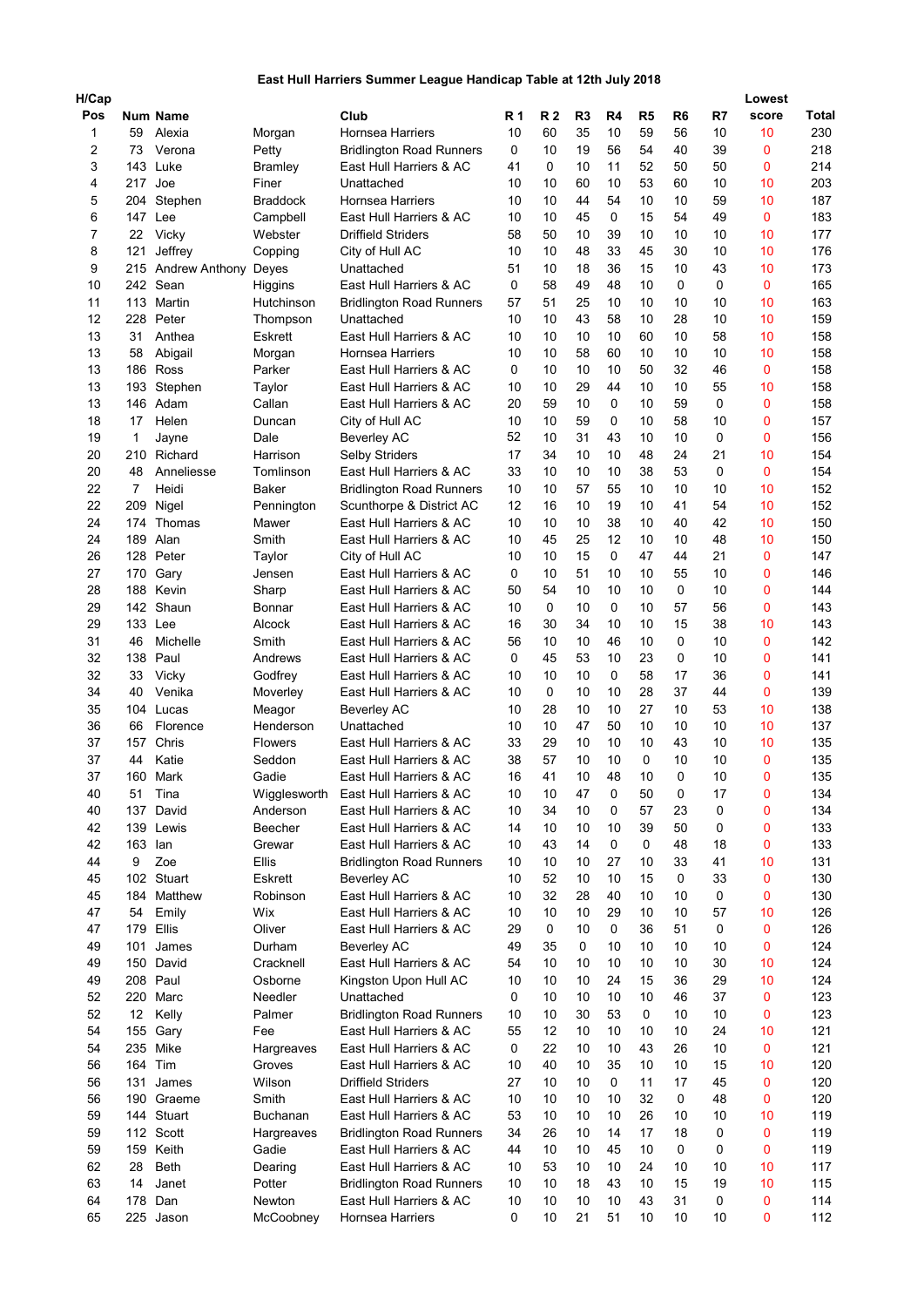| 65  | 11  | Diane           | Palmer         | <b>Bridlington Road Runners</b> | 10 | 10 | 10          | 52          | 0  | 20          | 10           | 0  | 112 |
|-----|-----|-----------------|----------------|---------------------------------|----|----|-------------|-------------|----|-------------|--------------|----|-----|
| 67  | 222 | Pete            | Robinson       | Unattached                      | 38 | 46 | 16          | 10          | 0  | $\mathbf 0$ | 0            | 0  | 110 |
| 68  | 126 | John            | Pawson         | City of Hull AC                 | 0  | 10 | 10          | 23          | 56 | 10          | 0            | 0  | 109 |
| 69  | 37  | Linda           | Huart          | East Hull Harriers & AC         | 10 | 0  | 10          | 10          | 51 | 15          | 12           | 0  | 108 |
| 70  | 240 | Pete            | Vojvodic       | Fitmums                         | 0  | 10 | 40          | 57          | 0  | 0           | 0            | 0  | 107 |
|     |     |                 |                |                                 |    |    |             |             |    |             |              |    |     |
| 70  | 176 | Jason           | Moss           | East Hull Harriers & AC         | 10 | 10 | 10          | 10          | 40 | 27          | 0            | 0  | 107 |
| 72  | 226 | <b>Steve</b>    | Bateson        | East Hull Harriers & AC         | 0  | 17 | 10          | 31          | 38 | 10          | $\mathbf{0}$ | 0  | 106 |
| 73  | 109 | Lewis           | Dale           | <b>Bridlington Road Runners</b> | 31 | 0  | 10          | 10          | 10 | 34          | 10           | 0  | 105 |
| 73  | 161 | Guy             | Gibson         | East Hull Harriers & AC         | 10 | 39 | 10          | 26          | 0  | 10          | 10           | 0  | 105 |
|     |     |                 |                | East Hull Harriers & AC         |    |    |             |             |    |             |              |    |     |
| 75  |     | 185 Karl        | Rolstone       |                                 | 10 | 10 | 53          | 10          | 10 | 10          | 10           | 10 | 103 |
| 76  | 60  | Leanne          | Kilvington     | <b>Humber Triathletes</b>       | 10 | 10 | 41          | 10          | 10 | 21          | $\mathbf 0$  | 0  | 102 |
| 77  | 21  | Carla           | Stansfield     | City of Hull AC                 | 10 | 10 | 0           | 10          | 20 | 0           | 51           | 0  | 101 |
| 78  | 195 | Sean            | Thompson       | East Hull Harriers & AC         | 30 | 10 | 10          | 30          | 10 | 10          | 0            | 0  | 100 |
| 79  | 19  | Kate            | O'Brien        | City of Hull AC                 | 59 | 10 | 10          | $\mathbf 0$ | 10 | 10          | 0            | 0  | 99  |
|     |     |                 |                |                                 |    |    |             |             |    |             |              |    |     |
| 79  | 168 | Luke            | Jackson        | East Hull Harriers & AC         | 47 | 42 | 10          | 0           | 0  | 0           | 0            | 0  | 99  |
| 81  |     | 236 Andrew      | Vernon         | City of Hull AC                 | 0  | 10 | $\mathbf 0$ | 0           | 41 | 47          | 0            | 0  | 98  |
| 81  | 239 | John            | Escritt        | City of Hull AC                 | 0  | 10 | 10          | 49          | 19 | 10          | 0            | 0  | 98  |
| 83  | 123 | Kevin           | <b>McManus</b> | City of Hull AC                 | 10 | 10 | 10          | 10          | 10 | 29          | 27           | 10 | 96  |
| 83  |     | 107 Andy        | <b>Baker</b>   | <b>Bridlington Road Runners</b> | 10 | 10 | 14          | $\mathbf 0$ | 0  | 10          | 52           | 0  | 96  |
|     |     |                 |                |                                 |    |    |             |             |    |             |              |    |     |
| 83  |     | 198 David       | Walmsley       | East Hull Harriers & AC         | 10 | 56 | 10          | 10          | 0  | 10          | $\mathbf 0$  | 0  | 96  |
| 86  | 13  | Kirsten         | Porter         | <b>Bridlington Road Runners</b> | 10 | 10 | 55          | 10          | 10 | $\Omega$    | 0            | 0  | 95  |
| 86  |     | 105 Adrian      | Messingham     | <b>Beverley AC</b>              | 10 | 10 | 39          | 0           | 0  | 36          | 0            | 0  | 95  |
| 86  |     | 152 Andrew John | Deyes          | East Hull Harriers & AC         | 28 | 36 | 10          | 10          | 0  | 11          | 0            | 0  | 95  |
|     |     |                 |                |                                 |    |    |             |             |    |             |              |    | 94  |
| 89  |     | 122 Andy        | Guymer         | City of Hull AC                 | 10 | 10 | 10          | 10          | 31 | 10          | 23           | 10 |     |
| 89  | 27  | Mandy           | Davison        | East Hull Harriers & AC         | 39 | 10 | 14          | $\mathbf 0$ | 0  | $\Omega$    | 31           | 0  | 94  |
| 91  | 41  | Shirley         | Oglesby        | East Hull Harriers & AC         | 43 | 10 | 10          | 10          | 10 | 10          | 10           | 10 | 93  |
| 91  | 120 | Graham          | Cook           | City of Hull AC                 | 10 | 10 | 10          | 43          | 10 | 10          | 10           | 10 | 93  |
| 93  | 110 | Simon           | Ellerker       |                                 | 10 | 10 | 10          | 10          | 34 | 10          | 17           | 10 | 91  |
|     |     |                 |                | <b>Bridlington Road Runners</b> |    |    |             |             |    |             |              |    |     |
| 93  | 15  | Amanda          | Tindall        | <b>Bridlington Road Runners</b> | 10 | 24 | 37          | 10          | 10 | $\mathbf 0$ | 0            | 0  | 91  |
| 95  | 56  | Rachael         | Sharp          | Fitmums                         | 10 | 22 | 10          | 28          | 10 | 10          | 10           | 10 | 90  |
| 95  | 173 | Wayne           | Martindale     | East Hull Harriers & AC         | 10 | 10 | 10          | $\mathbf 0$ | 0  | 0           | 60           | 0  | 90  |
| 97  | 206 | Mark            | Williamson     | <b>Hornsea Harriers</b>         | 0  | 10 | 10          | 34          | 10 | $\Omega$    | 25           | 0  | 89  |
|     |     |                 |                |                                 |    |    |             |             |    |             |              |    |     |
| 97  | 221 | John            | Riddiough      | Unattached                      | 10 | 0  | 10          | 59          | 10 | $\mathbf 0$ | $\mathbf 0$  | 0  | 89  |
| 97  | 141 | Mark            | <b>Bissell</b> | East Hull Harriers & AC         | 10 | 10 | 10          | 33          | 26 | 0           | 0            | 0  | 89  |
| 97  | 167 | Martin          | Howman         | East Hull Harriers & AC         | 43 | 10 | 10          | 16          | 0  | 10          | 0            | 0  | 89  |
| 101 | 45  | Julie           | Salvidge       | East Hull Harriers & AC         | 10 | 38 | 10          | 10          | 10 | 10          | 10           | 10 | 88  |
|     |     | Jan             |                | East Hull Harriers & AC         |    | 10 |             |             | 0  |             |              |    | 88  |
| 101 | 47  |                 | Suddaby        |                                 | 10 |    | 10          | 10          |    | 38          | 10           | 0  |     |
| 103 | 187 | Neil            | Seddon         | East Hull Harriers & AC         | 47 | 10 | 0           | 10          | 10 | 0           | 10           | 0  | 87  |
| 104 | 38  | Janet           | Kay            | East Hull Harriers & AC         | 23 | 0  | 10          | 0           | 10 | 10          | 33           | 0  | 86  |
| 104 | 145 | David           | <b>Butt</b>    | East Hull Harriers & AC         | 10 | 56 | $\mathbf 0$ | 0           | 10 | 10          | 0            | 0  | 86  |
| 104 |     | 219 Chris       | Knowles        | Unattached                      | 0  | 10 | 10          | 10          | 36 | 10          | 10           | 0  | 86  |
|     |     |                 |                |                                 |    |    |             |             |    |             |              |    |     |
| 104 | 68  | Sarah           | Webster        | Unattached                      | 10 | 10 | 36          | 10          | 0  | 10          | 10           | 0  | 86  |
| 104 |     | 162 Neil        | Gordon         | East Hull Harriers & AC         | 10 | 10 | 10          | 20          | 0  | 0           | 36           | 0  | 86  |
| 109 | 49  | Emma            | Wells          | East Hull Harriers & AC         | 10 | 10 | 11          | 10          | 10 | 10          | 34           | 10 | 85  |
| 110 | 61  | Sara            | Morrow         | <b>Selby Striders</b>           | 0  | 10 | 10          | 10          | 33 | 10          | 10           | 0  | 83  |
|     |     |                 |                |                                 |    |    |             |             |    |             |              |    |     |
| 110 | 166 | Kristopher      | Hopkins        | East Hull Harriers & AC         | 0  | 10 | 10          | 23          | 0  | 0           | 40           | 0  | 83  |
| 112 | 29  | Jennifer        | Deyes          | East Hull Harriers & AC         | 10 | 10 | 0           | 0           | 10 | 52          | $\mathbf 0$  | 0  | 82  |
| 112 |     | 124 Mike        | O'Brien        | City of Hull AC                 | 10 | 15 | 10          | 10          | 10 | 10          | 27           | 10 | 82  |
| 112 | 231 | Nigel           | Sisson         | East Hull Harriers & AC         | 0  | 13 | 10          | 10          | 10 | 10          | 29           | 0  | 82  |
| 112 | 153 | Bill            | Dixon          | East Hull Harriers & AC         | 10 | 32 | 10          | 0           | 10 | 10          | 10           | 0  | 82  |
|     |     |                 |                |                                 |    |    |             |             |    |             |              |    |     |
| 112 | 197 | Martin          | Walker         | East Hull Harriers & AC         | 10 | 10 | 10          | 0           | 10 | 42          | 0            | 0  | 82  |
| 112 | 227 | Mark            | Walmsley       | Unattached                      | 25 | 47 | 10          | 0           | 0  | 0           | 0            | 0  | 82  |
| 118 | 32  | Carole          | Fee            | East Hull Harriers & AC         | 10 | 10 | 10          | 26          | 10 | 10          | 14           | 10 | 80  |
| 118 | 53  | Kirsty          | Wilson         | East Hull Harriers & AC         | 0  | 10 | 10          | 19          | 21 | 20          | 0            | 0  | 80  |
|     |     |                 |                |                                 |    |    |             |             |    |             |              |    |     |
| 118 |     | 165 Graham      | Havercroft     | East Hull Harriers & AC         | 35 | 25 | 10          | 0           | 0  | 10          | 0            | 0  | 80  |
| 118 | 224 | Robert          | Sidwell        | Unattached                      | 40 | 10 | 10          | 10          | 10 | 0           | 0            | 0  | 80  |
| 122 | 116 | John            | Potter         | <b>Bridlington Road Runners</b> | 10 | 10 | 10          | 16          | 19 | 10          | 13           | 10 | 78  |
| 122 | 200 | Darren          | White          | East Hull Harriers & AC         | 10 | 0  | 10          | 38          | 0  | 10          | 10           | 0  | 78  |
|     |     |                 |                |                                 |    |    |             |             |    |             |              |    |     |
| 122 |     | 149 Keith       | Conkerton      | East Hull Harriers & AC         | 10 | 10 | 28          | 10          | 10 | 10          | 0            | 0  | 78  |
| 122 |     | 205 Craig       | Waites         | Hornsea Harriers                | 10 | 48 | 10          | 10          | 0  | 0           | 0            | 0  | 78  |
| 126 | 4   | Nicola          | Riley          | <b>Beverley AC</b>              | 0  | 10 | 0           | 0           | 46 | 10          | 10           | 0  | 76  |
| 126 | 234 | Paul            | Legard         | Unattached                      | 0  | 0  | 50          | 0           | 0  | 26          | 0            | 0  | 76  |
| 126 | 65  | Kate            | Dixon          | Unattached                      | 10 | 10 | 56          | 0           | 0  | 0           | 0            | 0  | 76  |
|     |     |                 |                |                                 |    |    |             |             |    |             |              |    |     |
| 129 | 114 | Graham          | Lonsdale       | <b>Bridlington Road Runners</b> | 25 | 10 | 10          | 10          | 10 | 10          | 10           | 10 | 75  |
| 129 | 115 | Simon           | Porter         | <b>Bridlington Road Runners</b> | 0  | 10 | 10          | 0           | 55 | 0           | 0            | 0  | 75  |
| 129 | 118 | Tony            | Smith          | <b>Bridlington Road Runners</b> | 27 | 38 | 0           | 10          | 0  | 0           | 0            | 0  | 75  |
| 129 | 132 | Mike            | Abbotts        | Durham City Harriers & AC       | 0  | 10 | 25          | 10          | 10 | 10          | 10           | 0  | 75  |
|     |     |                 |                |                                 |    |    |             |             |    |             |              |    |     |
| 129 | 233 | Phil            | Taylor         | <b>Bridlington Road Runners</b> | 0  | 10 | 10          | 10          | 45 | 0           | 0            | 0  | 75  |
| 134 | 76  | Angharad        | Shepherdson    | West Hull Ladies                | 0  | 49 | 0           | 14          | 0  | 10          | 0            | 0  | 73  |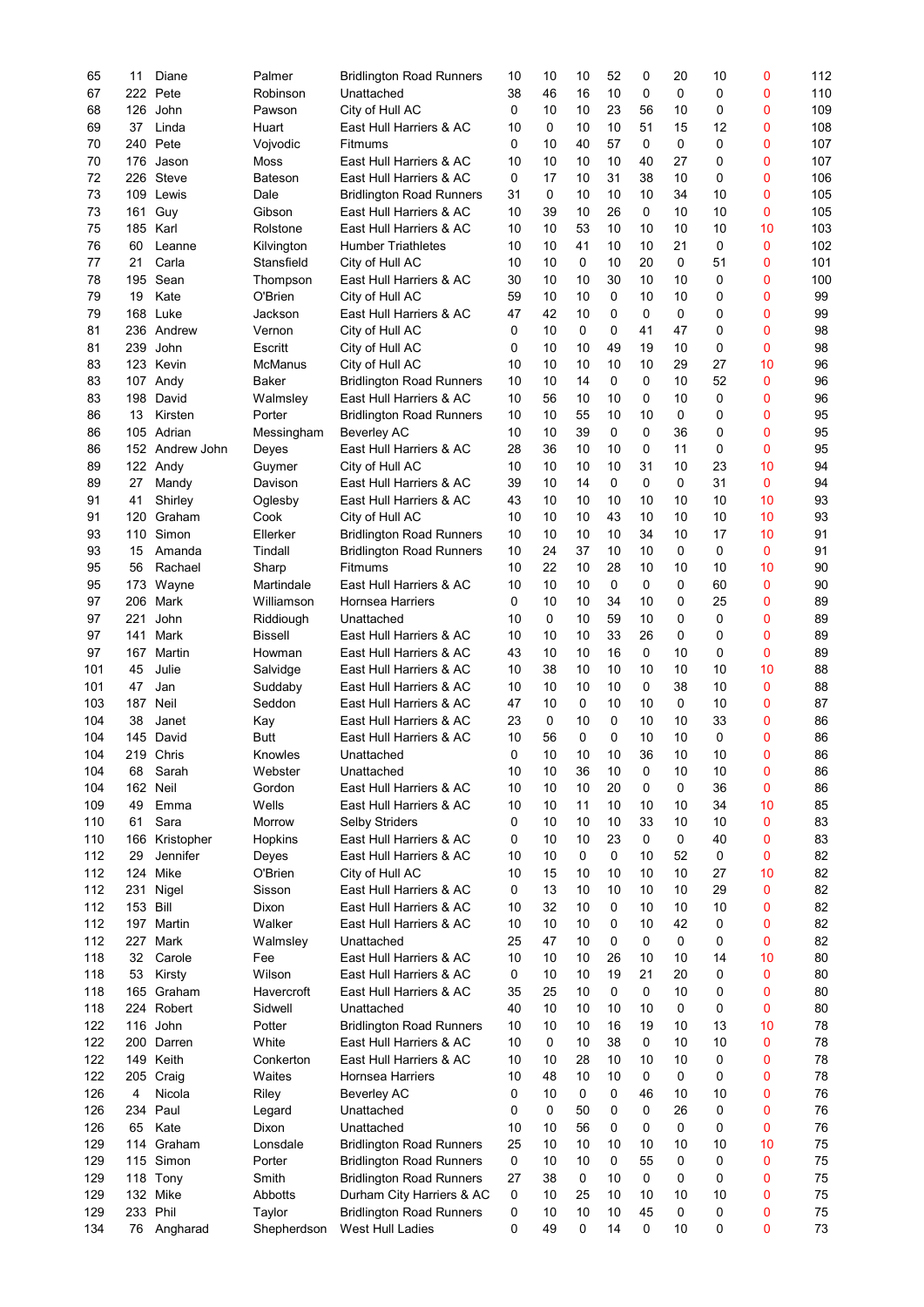| 134 |     | 135 Tony    | Alcock            | East Hull Harriers & AC         | 0        | 10 | 10 | 10       | 10          | 23 | 10 | 0  | 73 |
|-----|-----|-------------|-------------------|---------------------------------|----------|----|----|----------|-------------|----|----|----|----|
| 134 | 6   | Emma        | Artley            | <b>Bridlington Road Runners</b> | 10       | 14 | 10 | 19       | 10          | 0  | 10 | 0  | 73 |
| 137 | 20  | Ellen       | Messingham        | City of Hull AC                 | 12       | 0  | 10 | 0        | 30          | 10 | 10 | 0  | 72 |
| 138 | 211 | Christian   | Jordan            | Vegan Runners                   | 10       | 10 | 10 | 21       | 10          | 10 | 10 | 10 | 71 |
| 139 | 18  | Pam         | Edgar             | City of Hull AC                 | 60       | 0  | 0  | $\Omega$ | 10          | 0  | 0  | 0  | 70 |
| 140 | 171 | Adrian      | Kamis             | East Hull Harriers & AC         | 10       | 0  | 10 | 0        | 29          | 10 | 10 | 0  | 69 |
|     |     |             |                   |                                 |          |    |    |          |             |    |    |    |    |
| 141 | 34  | Laura       | Gunstead          | East Hull Harriers & AC         | 18       | 10 | 10 | 10       | 10          | 0  | 10 | 0  | 68 |
| 141 | 134 | Shaun       | Alcock            | East Hull Harriers & AC         | 10       | 27 | 21 | 10       | 0           | 0  | 0  | 0  | 68 |
| 141 | 191 | Richard     | Stanton           | East Hull Harriers & AC         | 10       | 10 | 28 | 10       | 0           | 0  | 10 | 0  | 68 |
| 141 |     | 202 Chris   | Wiles             | East Hull Harriers & AC         | 19       | 19 | 10 | 0        | 10          | 10 | 0  | 0  | 68 |
| 145 | 230 | Anthony     | Hughes            | <b>Bridlington Road Runners</b> | $\Omega$ | 0  | 10 | 0        | 10          | 45 | 0  | 0  | 65 |
|     |     |             |                   |                                 |          | 0  |    | $\Omega$ |             |    |    |    |    |
| 146 | 140 | Dave        | Bell              | East Hull Harriers & AC         | 10       |    | 54 |          | $\mathbf 0$ | 0  | 0  | 0  | 64 |
| 147 | 55  | Magda       | Zaremba           | East Hull Harriers & AC         | 0        | 10 | 10 | 10       | 22          | 10 | 0  | 0  | 62 |
| 147 | 57  | <b>Beth</b> | Grogan            | Goole Youth AC                  | 10       | 10 | 42 | $\Omega$ | 0           | 0  | 0  | 0  | 62 |
| 147 | 63  | Jen         | Walker            | <b>West Hull Ladies</b>         | 10       | 10 | 10 | 0        | 10          | 0  | 22 | 0  | 62 |
| 147 | 213 | Oliver      | <b>Burnett</b>    | Unattached                      | 22       | 10 | 10 | 10       | 0           | 10 | 0  | 0  | 62 |
| 151 | 2   | Kay         | Farrow            | <b>Beverley AC</b>              | 10       | 10 | 10 | 10       | 10          | 10 | 10 | 10 | 60 |
|     |     |             |                   |                                 |          |    |    |          |             |    |    |    |    |
| 151 | 16  | Dominique   | Webster           | <b>Bridlington Road Runners</b> | 10       | 10 | 10 | 10       | 10          | 10 | 10 | 10 | 60 |
| 151 | 129 | Patrick     | Walker            | City of Hull AC                 | 10       | 0  | 10 | 10       | 10          | 10 | 10 | 0  | 60 |
| 151 | 154 | Michael     | Dugan             | East Hull Harriers & AC         | 0        | 10 | 10 | 10       | 10          | 10 | 10 | 0  | 60 |
| 151 | 216 | Ben         | Eves              | Unattached                      | 10       | 10 | 10 | 10       | 10          | 10 | 10 | 10 | 60 |
| 151 | 67  | Allison     | Stead             | Unattached                      | 10       | 10 | 10 | $\Omega$ | 10          | 10 | 10 | 0  | 60 |
| 151 | 69  | Chloe       | Wilson            | Unattached                      | 10       | 10 | 10 | 10       | 10          | 10 | 0  | 0  | 60 |
|     |     |             |                   |                                 |          |    |    |          |             |    |    |    |    |
| 151 | 127 | Stephen     | Rennie            | City of Hull AC                 | 10       | 10 | 10 | 10       | 0           | 10 | 10 | 0  | 60 |
| 151 |     | 194 Paul    | Teece             | East Hull Harriers & AC         | 10       | 10 | 10 | 10       | 10          | 0  | 10 | 0  | 60 |
| 160 | 223 | Michael     | Salvidge          | Unattached                      | 10       | 10 | 10 | 10       | 17          | 0  | 0  | 0  | 57 |
| 161 | 35  | Cally       | Harrison          | East Hull Harriers & AC         | 45       | 0  | 10 | 0        | 0           | 0  | 0  | 0  | 55 |
| 162 | 237 | Gary        | Robinson          | East Hull Harriers & AC         | 0        | 10 | 34 | 0        | 0           | 10 | 0  | 0  | 54 |
| 162 | 214 | Steven      | Dawson            | Unattached                      | 10       | 10 | 34 | $\Omega$ | 0           | 0  | 0  | 0  | 54 |
|     |     |             |                   |                                 |          |    |    |          |             |    |    |    |    |
| 164 | 119 | Paul        | Cartwright        | City of Hull AC                 | 10       | 12 | 10 | $\Omega$ | 0           | 10 | 10 | 0  | 52 |
| 165 | 111 | Robert      | Eyre              | <b>Bridlington Road Runners</b> | 10       | 10 | 10 | 0        | 10          | 0  | 11 | 0  | 51 |
| 166 |     | 125 Thomas  | O'Brien           | City of Hull AC                 | 10       | 0  | 10 | 10       | 10          | 10 | 0  | 0  | 50 |
| 166 |     | 232 Josh    | Taylor            | <b>Bridlington Road Runners</b> | $\Omega$ | 10 | 10 | 10       | 10          | 0  | 10 | 0  | 50 |
| 166 | 26  | Emma-Jayne  | <b>Brackstone</b> | East Hull Harriers & AC         | 10       | 10 | 10 | $\Omega$ | 10          | 10 | 0  | 0  | 50 |
| 166 |     | 218 Ashley  | <b>Jacketts</b>   | Unattached                      | 10       | 20 | 10 | 0        | 0           | 10 | 0  | 0  | 50 |
|     |     | Andrew      |                   |                                 |          |    |    |          |             |    |    |    |    |
| 166 | 229 |             | Tweddell          | Unattached                      | 10       | 10 | 10 | 10       | 0           | 0  | 10 | 0  | 50 |
| 171 | 169 | Mike        | Jackson           | East Hull Harriers & AC         | 0        | 0  | 39 | 10       | 0           | 0  | 0  | 0  | 49 |
| 171 |     | 212 Sam     | <b>Brown</b>      | Unattached                      | 10       | 19 | 10 | 0        | 0           | 10 | 0  | 0  | 49 |
| 173 | 130 | David       | Wilkinson         | City of Hull AC                 | 48       | 0  | 0  | 0        | 0           | 0  | 0  | 0  | 48 |
| 174 | 23  | Ann         | Allen             | East Hull Harriers & AC         | 0        | 10 | 10 | 0        | 0           | 15 | 10 | 0  | 45 |
| 175 |     | 201 Andrew  | Wigglesworth      | East Hull Harriers & AC         | 0        | 24 | 10 | 10       | $\mathbf 0$ | 0  | 0  | 0  | 44 |
|     |     |             |                   | East Hull Harriers & AC         |          |    | 0  | 10       |             | 10 |    |    | 40 |
| 176 | 24  | Tracey      | Ashton            |                                 | 10       | 0  |    |          | 10          |    | 0  | 0  |    |
| 176 | 70  | Jackie      | Kirman            | <b>Hornsea Harriers</b>         | 0        | 10 | 10 | 10       | 10          | 0  | 0  | 0  | 40 |
| 176 | 106 | Steven      | Parkinson         | <b>Beverley AC</b>              | 10       | 10 | 0  | 10       | 10          | 0  | 0  | 0  | 40 |
| 176 |     | 182 Steven  | Poulsom           | East Hull Harriers & AC         | 10       | 10 | 0  | 10       | 0           | 10 | 0  | 0  | 40 |
| 176 | 199 | Kelvin      | Westerman         | East Hull Harriers & AC         | 10       | 10 | 0  | 10       | 0           | 10 | 0  | 0  | 40 |
| 176 |     | 203 Paul    | Wray              | East Hull Harriers & AC         | 10       | 0  | 0  | 0        | 10          | 10 | 10 | 0  | 40 |
| 176 |     | 238 Anthony | Whitely           | Unattached                      | 0        | 10 | 10 | 10       | 10          | 0  | 0  | 0  | 40 |
|     |     |             |                   |                                 |          |    |    |          |             |    |    |    |    |
| 176 | 62  | Suzanne     | Clarkson          | West Hull Ladies                | 10       | 10 | 10 | 10       | 0           | 0  | 0  | 0  | 40 |
| 184 | 181 | Matthew     | Pinder            | East Hull Harriers & AC         | 36       | 0  | 0  | 0        | 0           | 0  | 0  | 0  | 36 |
| 185 | 39  | Nicola      | <b>McPhun</b>     | East Hull Harriers & AC         | 10       | 0  | 25 | 0        | 0           | 0  | 0  | 0  | 35 |
| 186 | 25  | Sue         | Beever            | East Hull Harriers & AC         | 13       | 0  | 10 | 0        | 0           | 10 | 0  | 0  | 33 |
| 187 | 43  | Laura       | Pinder            | East Hull Harriers & AC         | 22       | 0  | 10 | 0        | 0           | 0  | 0  | 0  | 32 |
| 188 | 36  | Alison      | Hayes             | East Hull Harriers & AC         | 10       | 10 | 0  | 0        | 0           | 10 | 0  | 0  | 30 |
|     |     |             |                   |                                 |          |    |    |          |             |    |    |    |    |
| 188 | 64  | Angela      | Davis             | Unattached                      | 10       | 0  | 10 | 10       | 0           | 0  | 0  | 0  | 30 |
| 188 | 74  | Debbie      | Jacketts          | East Hull Harriers & AC         | 0        | 10 | 10 | 0        | 0           | 10 | 0  | 0  | 30 |
| 188 | 151 | Tony        | Cross             | East Hull Harriers & AC         | 10       | 0  | 10 | 10       | 0           | 0  | 0  | 0  | 30 |
| 188 |     | 156 Andrew  | Fewster           | East Hull Harriers & AC         | 0        | 10 | 0  | 0        | 0           | 10 | 10 | 0  | 30 |
| 188 |     | 158 Shaun   | Fores             | East Hull Harriers & AC         | 10       | 0  | 0  | 10       | 10          | 0  | 0  | 0  | 30 |
| 188 |     | 175 Vincent | McGowan           | East Hull Harriers & AC         | 10       | 10 | 0  | 10       | 0           | 0  | 0  | 0  | 30 |
|     |     |             |                   |                                 |          |    |    |          |             |    |    |    |    |
| 188 | 52  | Janice      | Wilcock           | East Hull Harriers & AC         | 10       | 10 | 10 | 0        | 0           | 0  | 0  | 0  | 30 |
| 188 | 183 | Dave        | Rimmer            | East Hull Harriers & AC         | 10       | 10 | 10 | 0        | 0           | 0  | 0  | 0  | 30 |
| 197 | 3   | Tanwen      | Gray              | <b>Beverley AC</b>              | 0        | 10 | 10 | 0        | 0           | 0  | 0  | 0  | 20 |
| 197 | 8   | Rebecca     | Clifton           | <b>Bridlington Road Runners</b> | 10       | 10 | 0  | 0        | 0           | 0  | 0  | 0  | 20 |
| 197 | 50  | Suzanne     | Wesson            | East Hull Harriers & AC         | 10       | 10 | 0  | 0        | 0           | 0  | 0  | 0  | 20 |
| 197 | 71  | Emily       | Mansfield         | Unattached                      | 0        | 10 | 0  | 10       | 0           | 0  | 0  | 0  | 20 |
|     |     |             |                   |                                 |          |    |    |          |             |    |    |    |    |
| 197 | 75  | Sara        | Rookyard          | East Hull Harriers & AC         | 0        | 0  | 10 | 0        | 10          | 0  | 0  | 0  | 20 |
| 197 | 117 | Pete        | Royal             | <b>Bridlington Road Runners</b> | 10       | 10 | 0  | 0        | 0           | 0  | 0  | 0  | 20 |
| 197 |     | 136 Richard | Alsop             | East Hull Harriers & AC         | 0        | 0  | 10 | 0        | 0           | 10 | 0  | 0  | 20 |